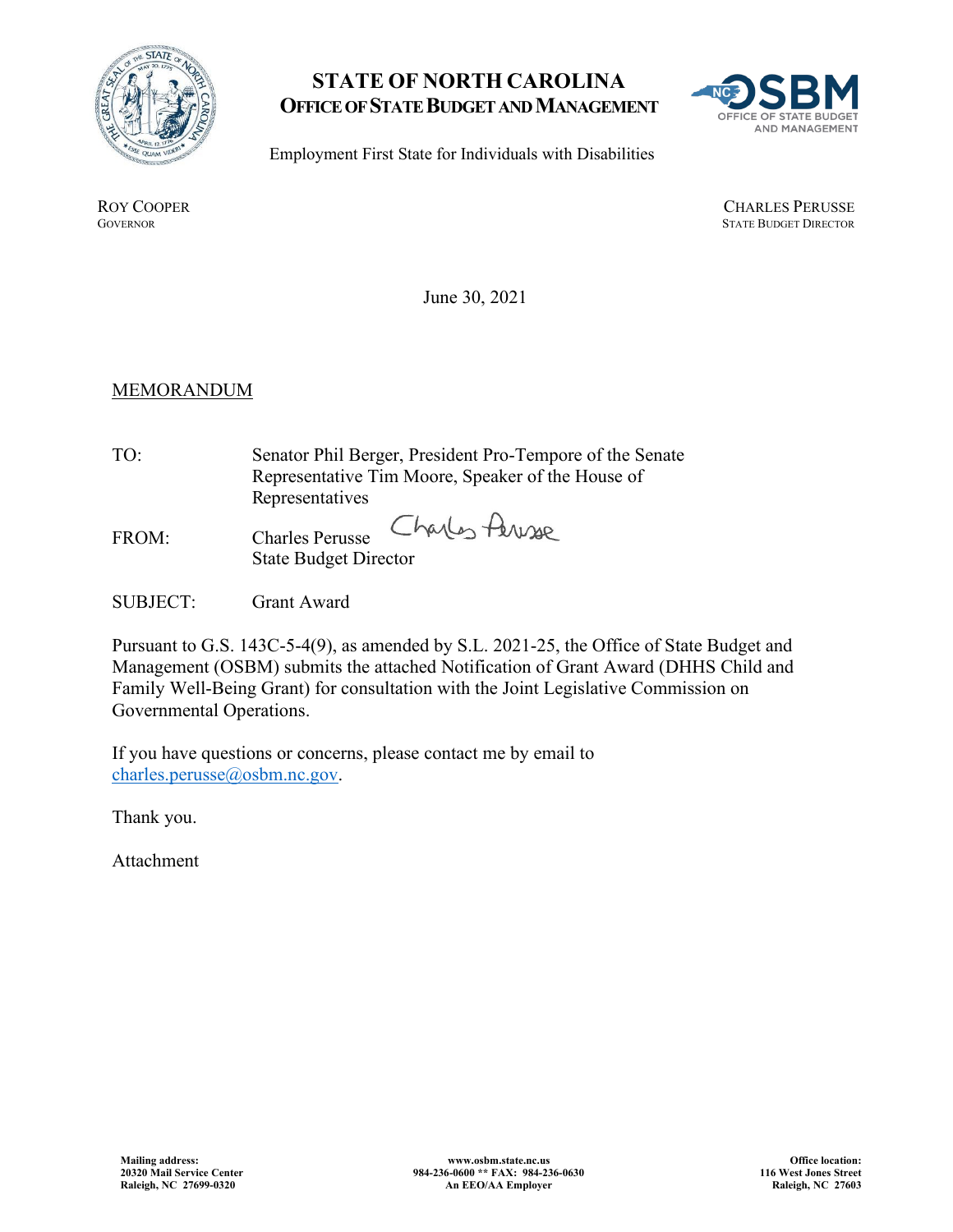| <b>Notification of Application for Grant Funds/Awards, 2020-21</b>                                                                                                                              |                                                                               |             |                                        |                |                |                |  |  |
|-------------------------------------------------------------------------------------------------------------------------------------------------------------------------------------------------|-------------------------------------------------------------------------------|-------------|----------------------------------------|----------------|----------------|----------------|--|--|
| Office of State Budget and Management, 430 N. Salisbury Street, Raleigh, NC 27603, 984-236-0600.<br><b>OSBM</b><br>Instructions at https://files.nc.gov/ncosbm/documents/files/grants_instr.pdf |                                                                               |             |                                        |                |                |                |  |  |
|                                                                                                                                                                                                 | Department of Health and Human Services                                       |             |                                        |                |                |                |  |  |
|                                                                                                                                                                                                 |                                                                               |             |                                        |                |                |                |  |  |
| DHHS only, choose division from drop down list                                                                                                                                                  | Division of Mental Health/Developmental Disabilities/Substance Abuse Services |             |                                        |                |                |                |  |  |
|                                                                                                                                                                                                 | Nicole Cole                                                                   |             |                                        |                |                |                |  |  |
|                                                                                                                                                                                                 | 984-236-5065                                                                  |             |                                        |                |                |                |  |  |
|                                                                                                                                                                                                 | nicole.cole@dhhs.nc.gov                                                       |             |                                        |                |                |                |  |  |
|                                                                                                                                                                                                 | The Duke Endowment                                                            |             |                                        |                |                |                |  |  |
|                                                                                                                                                                                                 | <b>NA</b>                                                                     |             |                                        |                |                |                |  |  |
|                                                                                                                                                                                                 | <b>Child and Family Well-Being Grant</b>                                      |             |                                        |                |                |                |  |  |
| 9 Grant application deadline (MM/DD/YY)                                                                                                                                                         | 02/23/21                                                                      |             |                                        |                |                |                |  |  |
|                                                                                                                                                                                                 | 04/30/21                                                                      |             |                                        |                |                |                |  |  |
| 11                                                                                                                                                                                              | 04/30/24                                                                      |             |                                        |                |                |                |  |  |
|                                                                                                                                                                                                 | New                                                                           |             |                                        |                |                |                |  |  |
| 13 Is this grant already in agency's continuation budget?                                                                                                                                       | <b>No</b>                                                                     |             |                                        |                |                |                |  |  |
| 14 Budget code the grant will be expended in (XXXXX)                                                                                                                                            | 14460                                                                         |             |                                        |                |                |                |  |  |
| 15                                                                                                                                                                                              | 1464                                                                          |             |                                        |                |                |                |  |  |
| 16 Is there a state matching requirement?                                                                                                                                                       | <b>No</b>                                                                     |             |                                        |                |                |                |  |  |
| If yes, what is the matching requirement?<br>17                                                                                                                                                 |                                                                               |             |                                        |                |                |                |  |  |
|                                                                                                                                                                                                 |                                                                               |             |                                        |                |                |                |  |  |
| If yes, what is the source of state funds being used<br>18                                                                                                                                      |                                                                               |             |                                        |                |                |                |  |  |
| 19 Is there a maintenance of effort (MOE) requirement?                                                                                                                                          | <b>No</b>                                                                     |             |                                        |                |                |                |  |  |
| <b>20</b>                                                                                                                                                                                       |                                                                               |             |                                        |                |                |                |  |  |
|                                                                                                                                                                                                 |                                                                               |             |                                        |                |                |                |  |  |
| 21 Is an additional General Fund appropriation required to meet                                                                                                                                 | <b>No</b>                                                                     |             |                                        |                |                |                |  |  |
| 22 Will any of these funds be passed through to local govern-                                                                                                                                   | Yes                                                                           |             |                                        |                |                |                |  |  |
| 23 If yes, identify affected entities by type                                                                                                                                                   | local govt AND private non-profit                                             |             |                                        |                |                |                |  |  |
| 24 Will additional state monies be required to continue the<br>program if grant expires or is reduced?                                                                                          | No                                                                            |             |                                        |                |                |                |  |  |
| 25 If yes, is this a requirement of the grant?                                                                                                                                                  | No                                                                            |             |                                        |                |                |                |  |  |
| 26 Are new FTEs funded through the grant?                                                                                                                                                       | Yes                                                                           |             |                                        |                |                |                |  |  |
|                                                                                                                                                                                                 |                                                                               | For 2020-21 |                                        |                |                |                |  |  |
|                                                                                                                                                                                                 |                                                                               |             | Complete either Authorized or Proposed |                |                |                |  |  |
|                                                                                                                                                                                                 | SFY 2019-20                                                                   | SFY 2020-21 | SFY 2020-21                            | SFY 2021-22    | SFY 2022-23    | SFY 2023-24    |  |  |
|                                                                                                                                                                                                 | Actual                                                                        | Authorized  | Proposed                               | Proposed       | Proposed       | Proposed       |  |  |
| If yes, give the number by type for each year: Permanent<br>27                                                                                                                                  |                                                                               |             |                                        |                |                |                |  |  |
| Time-Limited                                                                                                                                                                                    |                                                                               |             |                                        | 0.000          | 0.000          | 0.000          |  |  |
| 28 Amount of grants funds applied for in each year                                                                                                                                              |                                                                               |             |                                        | \$2,440,912.00 | \$2,440,912.00 | \$2,440,912.00 |  |  |
| 29 Amount of grants funds awarded in each year                                                                                                                                                  |                                                                               |             |                                        | \$923,000.00   | \$923,000.00   | \$923,000.00   |  |  |